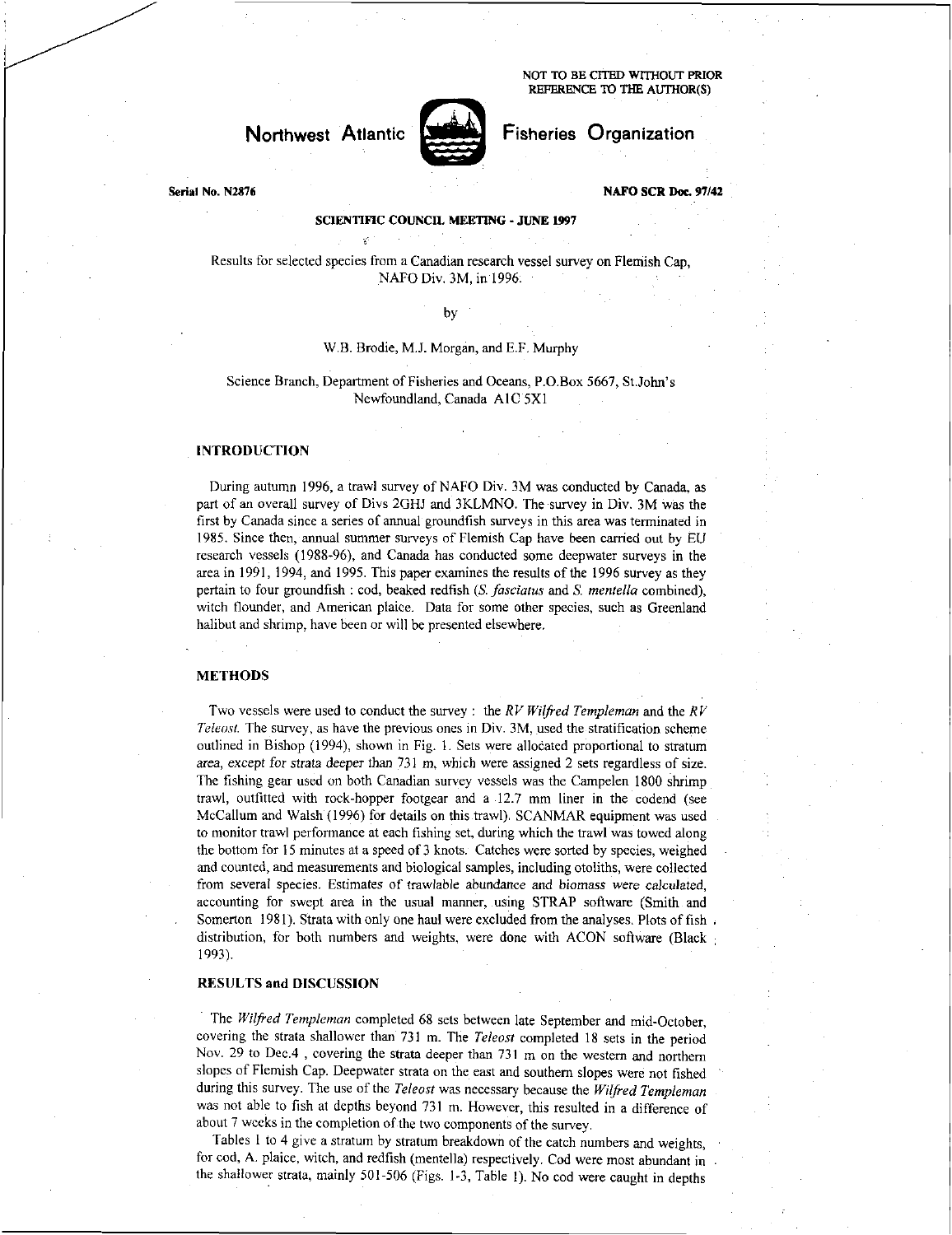greater than 366 m. The distribution of American plaice was similar (Figs. 4 and 5), although a few plaice were taken in depths down to 914 m (Table 2). Very few witch flounder were encountered during the survey (less than 1 fish per set on average). Most of the witch were also caught in strata 501-506 (Figs. 6 and 7, Table 3). Redfish was by far the most abundant groundfish found on the survey, and were distributed widely across Flemish Cap, with the exception of the shallowest areas (Figs. 8 and 9, Table 4). Catches were largest between depths of 257 and 549 m, with strata 510, 511, and 514 containing about 64% of the trawlable biomass.

 $- 2 -$ 

Biomass and abundance estimates for each species, along with approximate 95% confidence intervals, are given in Table 5. There was reasonably good agreement between the biomass estimates from the Canadian survey and those of the EU survey conducted in July 1996 (Vazquez 1997). Values from the EU survey for cod, A.plaice, and beaked redfish were 8200 t, 3100 t, and 89,000 t respectively, compared to 9300 t, 2400 t, and 113,000 t for the same 3 species in the Canadian survey. The comparability of the trawls used in each survey is not known. Results from the 1996 survey have not been compared to the previous Canadian survey results (1978-85) because the earlier data were collected with an Engels trawl (McCallum and Walsh 1996), and have not been converted into Campelen trawl equivalents.

#### ACKNOWLEDGEMENTS

The authors thank all the people involved in conducting the survey in Div. 3M on the RV's *Wilfred Templeman* and *Teleost,* and the DFO staff who collected and processed the data.

### **REFERENCES**

Bishop, C.A. 1994. Revisions and additions to stratification schemes used during research vessel surveys in NAFO Subareas 2 and 3. NAFO SCR Doc. 94/43 (rev), Ser. No. N2413.

Black, G.A. 1993. ACON data visualization software : user manual - version 7.14. Unpublished manuscript. 179 p. (G. Black, Dept. of Fisheries and Oceans, P.O.Box 550, Halifax, N.S., Canada B3J 2S7).

McCallum, B.A. and S.J. Walsh. 1996. Groundfish survey trawls used at the Northwest Atlantic Fisheries Centre, 1971 to present. NAFO SCR Doc. 96/50, Ser. No. N2726.

Smith, S.J. and G.A. Somerton. 1981. STRAP : A user oriented computer analysis system for groundfish research trawl survey data. Can. Tech. Rep. Fish. Aquat. Sci. 1030:  $iv + 66 p.$ 

Vazquez, A. 1997. Results from bottom trawl survey of Flemish Cap in July 1996. NAFO SCR Doc. 97/28, Ser. No. N2860.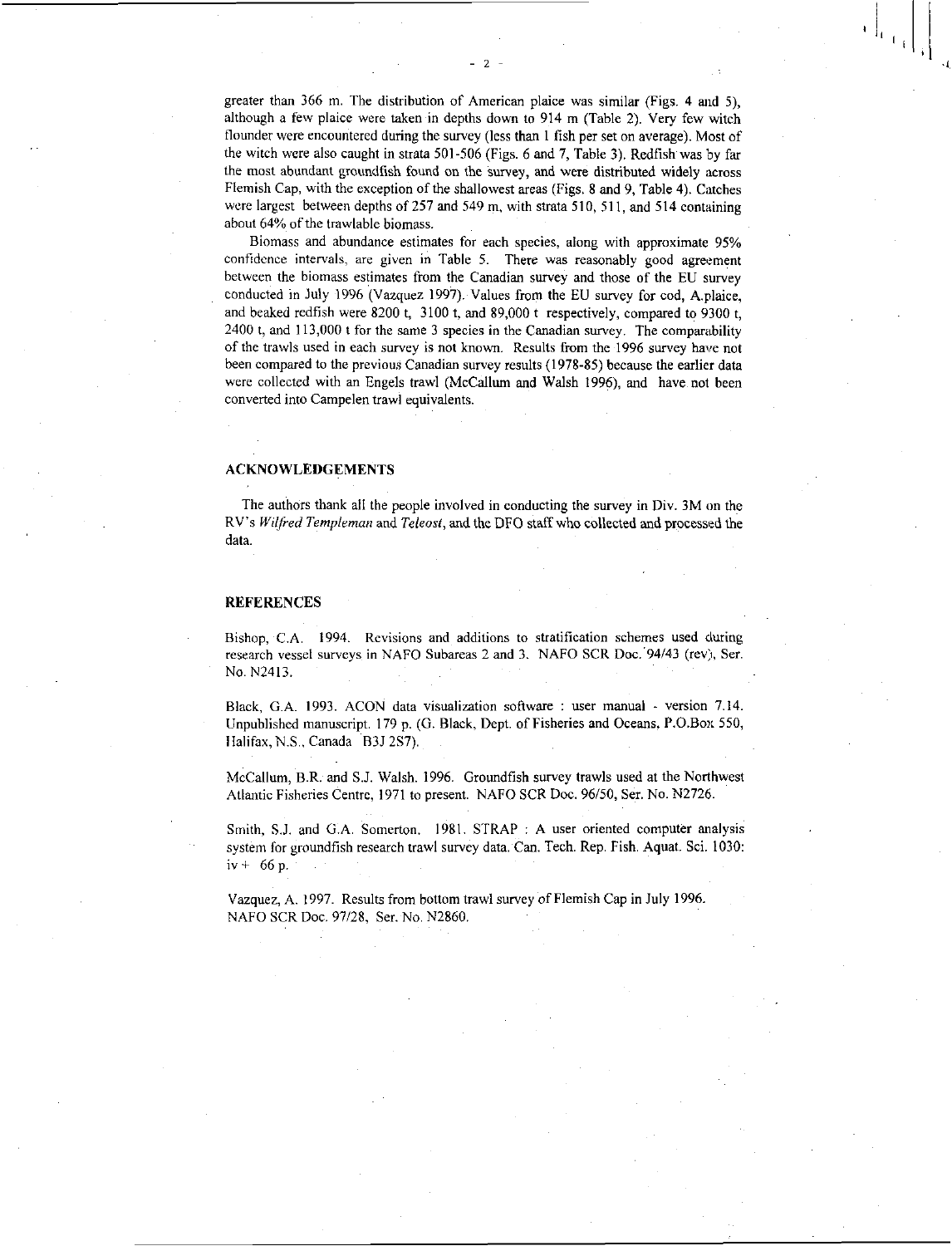|                      |      |                         |              |                  |                  | Table 1. Catches of cod, with associated estimates of abundance and biomass, from Canadian survey in Div. 3M in 1996. |                  |                    |                  |                   |                   |
|----------------------|------|-------------------------|--------------|------------------|------------------|-----------------------------------------------------------------------------------------------------------------------|------------------|--------------------|------------------|-------------------|-------------------|
|                      |      |                         |              |                  |                  |                                                                                                                       |                  |                    |                  |                   |                   |
|                      |      |                         |              |                  |                  |                                                                                                                       |                  |                    |                  |                   |                   |
|                      |      |                         |              |                  |                  | <b>Numbers</b>                                                                                                        |                  |                    |                  | <b>Weights</b>    |                   |
| STRATUM Max DPT SETS |      |                         | <b>UNITS</b> | CATCH            | AV./SET          | TOTAL NO.                                                                                                             | VARIANCE         | CATCH              |                  | AV./SET TOTAL WT. | <b>VARIANCE</b>   |
|                      |      |                         |              |                  |                  |                                                                                                                       |                  |                    |                  |                   |                   |
| 501                  | 146  | 2                       | 47500        | 88.0             | 44.0             | 2,090,000                                                                                                             | 98.0             | 48.7               | 24.3             | 1,155,438         | 50.5              |
| 502                  | 133  | 6                       | 116389       | 223.3            | 37.2             | 4,331,329                                                                                                             | 319.5            | 153.7              | 25.6             | 2,981,772         | 204.0             |
| 503                  | 256  | 4                       | 87222        | 67.3             | 16.8             | 1,468,241                                                                                                             | 386.5            | 66.3               | 16.6             | 1,444,739         | 399.4             |
| 504                  | 256  | 2                       | 48333        | 83.6             | 41.8             | 2,019,259                                                                                                             | 2403.6           | 51.6               | 25.8             | 1,247,000         | 935.0             |
| 505                  | 256  | 5                       | 97639        | 18.0             | $\overline{3}6$  | 351,500                                                                                                               | 48.3             | 14.8               | 3.0              | 289,206           | 34.8              |
| 506                  | 256  | 3                       | 68889        | 40.8             | 13.6             | 936,379                                                                                                               | 31.2             | 44.4               | 14.8             | 1,019,811         | 76.6              |
| 507                  | 366  | 5                       | 114167       | 0.0              | 0.0              |                                                                                                                       | 0.0              | 0.0                | $0.\overline{0}$ |                   | $0.\overline{0}$  |
| 508                  | 366  | 4                       | 89722        | 7.1              | 1.8              | 159,506                                                                                                               | 12.6             | 5.3                | 1.3              | 119,630           | 7.1               |
| 509                  | 366  | 2                       | 43611        | 0.0              | 0.0              |                                                                                                                       | 0.0              | 0.0                | 0.0              |                   | 0.0               |
| 510                  | 366  | 6                       | 132083       | 1.9              | 0.3              | 41,582                                                                                                                | 0.2              | 3.0                | 0.5              | 67,045            | 0.6               |
| 511                  | 366  | 5                       | 111944       | 34.9             | 7.0              | 781,123                                                                                                               | 210.1            | 45.6               | 9.1              | 1,020,933         | 322.9             |
| $\overline{512}$     | 549  | 4                       | 93056        | 0.0              | $\overline{0.0}$ |                                                                                                                       | 0.0              | 0.0                | 0.0              |                   | 0.0               |
| 513                  | 549  | $\overline{2}$          | 34583        | 0.0              | 0.0              |                                                                                                                       | 0.0              | $\overline{0.0}$   | 0,0              |                   | 0.0               |
| 514                  | 549  | 4                       | 83611        | 0.0              | 00               |                                                                                                                       | 0.0              | 0.0                | 0.0              |                   | 0.0               |
| 515                  | 549  | $\overline{\mathbf{3}}$ | 92500        | 0.0              | 0 <sub>0</sub>   |                                                                                                                       | 0.0              | 0.0                | 0.0              |                   | 0.0               |
| 516                  | 731  | 4                       | 88056        | 0.0              | 0.0              |                                                                                                                       | 0.0              | 0.0                | 0.0              |                   | 0.0               |
| 517                  | 731  | 2                       | 30000        | 0.0              | 0.0              |                                                                                                                       | 0.0              | 0.0                | 0.0              |                   | 0.0               |
| 518                  | 731  | $\bar{2}$               | 29167        | 0.0              | 0.0              |                                                                                                                       | 0.0              | 0.0                | $\overline{0.0}$ |                   | 0.0               |
| 519                  | 731  | $\overline{3}$          | 57500        | 0.0              | 0.0              |                                                                                                                       | $\overline{0.0}$ | $\overline{\circ}$ | 0.0              |                   | $\overline{0.0}$  |
| $\overline{528}$     | 914  | $\overline{2}$          | 73611        | $\overline{0.0}$ | 0.0              |                                                                                                                       | 0.0              | 0.0                | 0.0              |                   | 0.0               |
| 529                  | 1097 | $\overline{2}$          | 67778        | 0.01             | 0.0              |                                                                                                                       | 0.0              | 0.0                | 0.0              |                   | 0.0               |
| 530                  | 1280 | 2                       | 157500       | 0.0              | 0,0              |                                                                                                                       | 0.0              | 0.0                | 0.0              |                   | 0.0               |
| 531                  | 1463 | 2                       | 28194        | 0.0              | 0.0              |                                                                                                                       | 0.0              | 0.0                | 0.0              |                   | 0.0               |
| 532                  | 1097 | 2                       | 33056        | 0.0              | 0.0              |                                                                                                                       | 0.0              | 0.0                | 0.0              |                   | $\overline{0}$ .0 |
| 533                  | 914  | $\overline{2}$          | 13611        | 0.0 <sub>1</sub> | $0.\overline{0}$ |                                                                                                                       | 0.0              | 0.0                | 0.0              |                   | 0.0               |
| 534                  | 1097 | $\overline{2}$          | 67500        | 0.0              | 0.0              |                                                                                                                       | 0.0              | 0.0                | 0.0              |                   | 0.0               |
| 535                  | 1280 | $\overline{2}$          | 12778        | 0.0              | 0.0              |                                                                                                                       | 0.0              | 0.0                | 0.0              |                   | 0.0               |
| 536                  | 1463 | $\overline{2}$          | 15556        | 0.0              | 0.0              |                                                                                                                       | $0.\overline{0}$ | 0.0                | 0.0              |                   | 0.0               |
|                      |      |                         |              |                  | 6.29             | 12,178,919                                                                                                            |                  |                    | 4.82             | 9 345 574         |                   |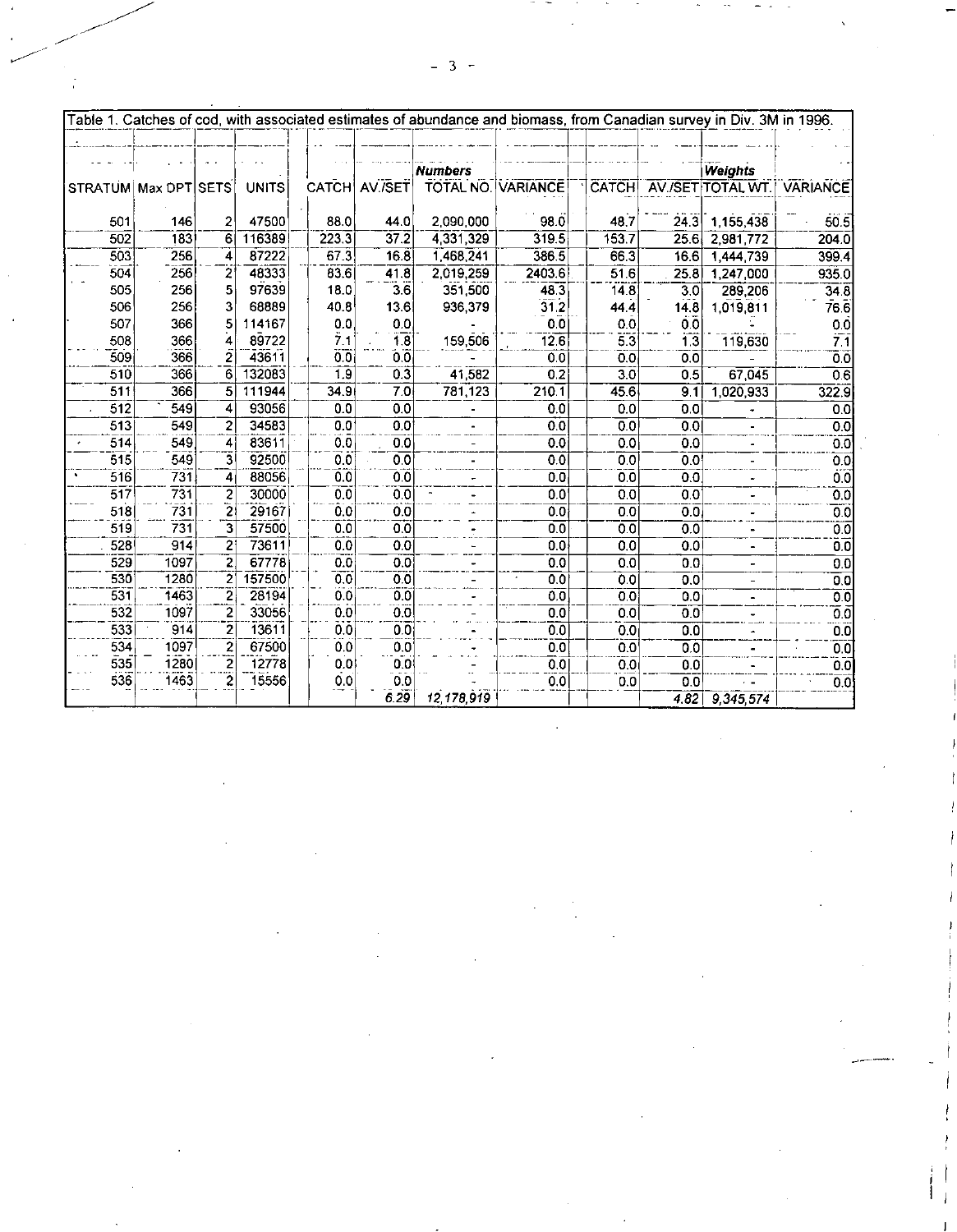| Weights<br>AV./SET TOTAL WT. VARIANCE<br>4,40<br>3.41<br>1.17<br>$\cdot$ 1.16                                        | <b>CATCH</b><br>8.8<br>20.4<br>4.7 | <b>VARIANCE</b><br>60.5<br>10.6                                                                                                                                             | <b>Numbers</b><br>TOTAL NO.<br>308,750                                                                                                                                                               | AV./SET                                                                                |                                                                                                                                                                      |                                                                                                                                                                                                                                                                                          |              |                                                                                                                                                                                              |                                                                                                                                                                                                                                                                    |                                                                                                                                                        |
|----------------------------------------------------------------------------------------------------------------------|------------------------------------|-----------------------------------------------------------------------------------------------------------------------------------------------------------------------------|------------------------------------------------------------------------------------------------------------------------------------------------------------------------------------------------------|----------------------------------------------------------------------------------------|----------------------------------------------------------------------------------------------------------------------------------------------------------------------|------------------------------------------------------------------------------------------------------------------------------------------------------------------------------------------------------------------------------------------------------------------------------------------|--------------|----------------------------------------------------------------------------------------------------------------------------------------------------------------------------------------------|--------------------------------------------------------------------------------------------------------------------------------------------------------------------------------------------------------------------------------------------------------------------|--------------------------------------------------------------------------------------------------------------------------------------------------------|
|                                                                                                                      |                                    |                                                                                                                                                                             |                                                                                                                                                                                                      |                                                                                        |                                                                                                                                                                      |                                                                                                                                                                                                                                                                                          |              |                                                                                                                                                                                              |                                                                                                                                                                                                                                                                    |                                                                                                                                                        |
|                                                                                                                      |                                    |                                                                                                                                                                             |                                                                                                                                                                                                      |                                                                                        | CATCH                                                                                                                                                                |                                                                                                                                                                                                                                                                                          | <b>UNITS</b> | <b>SETS</b>                                                                                                                                                                                  | Max DPT                                                                                                                                                                                                                                                            | <b>STRATUM</b>                                                                                                                                         |
|                                                                                                                      |                                    |                                                                                                                                                                             |                                                                                                                                                                                                      | 650                                                                                    | 13.0                                                                                                                                                                 |                                                                                                                                                                                                                                                                                          | 47500        | $\overline{\mathbf{z}}$                                                                                                                                                                      | 146                                                                                                                                                                                                                                                                | 501                                                                                                                                                    |
|                                                                                                                      |                                    |                                                                                                                                                                             | 471,098                                                                                                                                                                                              | 4.05                                                                                   | 243                                                                                                                                                                  |                                                                                                                                                                                                                                                                                          | 116389       | 6                                                                                                                                                                                            | .183                                                                                                                                                                                                                                                               | 502                                                                                                                                                    |
|                                                                                                                      |                                    | $1.\overline{2}$                                                                                                                                                            | 82,377                                                                                                                                                                                               | 0.94                                                                                   | $\overline{3.8}$                                                                                                                                                     |                                                                                                                                                                                                                                                                                          | 87222        | $\overline{4}$                                                                                                                                                                               | 256                                                                                                                                                                                                                                                                | 503                                                                                                                                                    |
|                                                                                                                      | 2.3                                | 6.3                                                                                                                                                                         | 85,926                                                                                                                                                                                               | 178                                                                                    | 3.6                                                                                                                                                                  |                                                                                                                                                                                                                                                                                          | 48333        | $\overline{\bf 2}$                                                                                                                                                                           | 256                                                                                                                                                                                                                                                                | 504                                                                                                                                                    |
| 7.39                                                                                                                 | 37.0                               | 119.0                                                                                                                                                                       | 815,827                                                                                                                                                                                              | 8.36                                                                                   | 41.8                                                                                                                                                                 |                                                                                                                                                                                                                                                                                          | 97639        | $\overline{5}$                                                                                                                                                                               | 256                                                                                                                                                                                                                                                                | 505                                                                                                                                                    |
| 5.92                                                                                                                 | 17.8                               | 171.0                                                                                                                                                                       | 620,000                                                                                                                                                                                              | 9.00                                                                                   | 27.0                                                                                                                                                                 |                                                                                                                                                                                                                                                                                          | 68889        | $\overline{\mathbf{3}}$                                                                                                                                                                      | 256                                                                                                                                                                                                                                                                | 506                                                                                                                                                    |
| 0.84                                                                                                                 | 4.2                                | 1.0                                                                                                                                                                         | 142,074                                                                                                                                                                                              | 1.24                                                                                   | 62                                                                                                                                                                   |                                                                                                                                                                                                                                                                                          | $5 - 114167$ |                                                                                                                                                                                              | 366                                                                                                                                                                                                                                                                | 507                                                                                                                                                    |
| 0.00                                                                                                                 |                                    |                                                                                                                                                                             |                                                                                                                                                                                                      |                                                                                        |                                                                                                                                                                      |                                                                                                                                                                                                                                                                                          |              |                                                                                                                                                                                              |                                                                                                                                                                                                                                                                    | 508                                                                                                                                                    |
| 0.00                                                                                                                 |                                    |                                                                                                                                                                             |                                                                                                                                                                                                      |                                                                                        |                                                                                                                                                                      |                                                                                                                                                                                                                                                                                          |              |                                                                                                                                                                                              |                                                                                                                                                                                                                                                                    | 509                                                                                                                                                    |
| 1.78                                                                                                                 |                                    |                                                                                                                                                                             |                                                                                                                                                                                                      |                                                                                        |                                                                                                                                                                      |                                                                                                                                                                                                                                                                                          |              |                                                                                                                                                                                              |                                                                                                                                                                                                                                                                    | 510                                                                                                                                                    |
| 0.87                                                                                                                 |                                    |                                                                                                                                                                             |                                                                                                                                                                                                      |                                                                                        |                                                                                                                                                                      |                                                                                                                                                                                                                                                                                          |              |                                                                                                                                                                                              |                                                                                                                                                                                                                                                                    | 511                                                                                                                                                    |
|                                                                                                                      |                                    |                                                                                                                                                                             |                                                                                                                                                                                                      |                                                                                        |                                                                                                                                                                      |                                                                                                                                                                                                                                                                                          |              |                                                                                                                                                                                              |                                                                                                                                                                                                                                                                    | $\overline{512}$                                                                                                                                       |
| 0.00                                                                                                                 |                                    |                                                                                                                                                                             |                                                                                                                                                                                                      |                                                                                        |                                                                                                                                                                      |                                                                                                                                                                                                                                                                                          |              |                                                                                                                                                                                              |                                                                                                                                                                                                                                                                    | 513                                                                                                                                                    |
|                                                                                                                      |                                    |                                                                                                                                                                             |                                                                                                                                                                                                      |                                                                                        |                                                                                                                                                                      |                                                                                                                                                                                                                                                                                          |              |                                                                                                                                                                                              |                                                                                                                                                                                                                                                                    | 514                                                                                                                                                    |
|                                                                                                                      |                                    |                                                                                                                                                                             |                                                                                                                                                                                                      |                                                                                        |                                                                                                                                                                      |                                                                                                                                                                                                                                                                                          |              |                                                                                                                                                                                              |                                                                                                                                                                                                                                                                    | 515                                                                                                                                                    |
|                                                                                                                      |                                    |                                                                                                                                                                             |                                                                                                                                                                                                      |                                                                                        |                                                                                                                                                                      |                                                                                                                                                                                                                                                                                          |              |                                                                                                                                                                                              |                                                                                                                                                                                                                                                                    | 516                                                                                                                                                    |
|                                                                                                                      |                                    |                                                                                                                                                                             |                                                                                                                                                                                                      |                                                                                        |                                                                                                                                                                      |                                                                                                                                                                                                                                                                                          |              |                                                                                                                                                                                              |                                                                                                                                                                                                                                                                    | 517                                                                                                                                                    |
|                                                                                                                      |                                    |                                                                                                                                                                             |                                                                                                                                                                                                      |                                                                                        |                                                                                                                                                                      |                                                                                                                                                                                                                                                                                          |              |                                                                                                                                                                                              |                                                                                                                                                                                                                                                                    | 518                                                                                                                                                    |
|                                                                                                                      |                                    |                                                                                                                                                                             |                                                                                                                                                                                                      |                                                                                        |                                                                                                                                                                      |                                                                                                                                                                                                                                                                                          |              |                                                                                                                                                                                              |                                                                                                                                                                                                                                                                    | 519                                                                                                                                                    |
|                                                                                                                      |                                    |                                                                                                                                                                             |                                                                                                                                                                                                      |                                                                                        |                                                                                                                                                                      |                                                                                                                                                                                                                                                                                          |              |                                                                                                                                                                                              |                                                                                                                                                                                                                                                                    | 528                                                                                                                                                    |
|                                                                                                                      |                                    |                                                                                                                                                                             |                                                                                                                                                                                                      |                                                                                        |                                                                                                                                                                      |                                                                                                                                                                                                                                                                                          |              |                                                                                                                                                                                              |                                                                                                                                                                                                                                                                    | 529                                                                                                                                                    |
|                                                                                                                      |                                    |                                                                                                                                                                             |                                                                                                                                                                                                      |                                                                                        |                                                                                                                                                                      |                                                                                                                                                                                                                                                                                          |              |                                                                                                                                                                                              |                                                                                                                                                                                                                                                                    | 530                                                                                                                                                    |
|                                                                                                                      |                                    |                                                                                                                                                                             |                                                                                                                                                                                                      |                                                                                        |                                                                                                                                                                      |                                                                                                                                                                                                                                                                                          |              |                                                                                                                                                                                              |                                                                                                                                                                                                                                                                    | 531<br>532                                                                                                                                             |
|                                                                                                                      |                                    |                                                                                                                                                                             |                                                                                                                                                                                                      |                                                                                        |                                                                                                                                                                      |                                                                                                                                                                                                                                                                                          |              |                                                                                                                                                                                              |                                                                                                                                                                                                                                                                    | 533                                                                                                                                                    |
|                                                                                                                      |                                    |                                                                                                                                                                             |                                                                                                                                                                                                      |                                                                                        |                                                                                                                                                                      |                                                                                                                                                                                                                                                                                          |              |                                                                                                                                                                                              |                                                                                                                                                                                                                                                                    | 534                                                                                                                                                    |
|                                                                                                                      |                                    |                                                                                                                                                                             |                                                                                                                                                                                                      |                                                                                        |                                                                                                                                                                      |                                                                                                                                                                                                                                                                                          |              |                                                                                                                                                                                              |                                                                                                                                                                                                                                                                    | 535                                                                                                                                                    |
| 0.00                                                                                                                 |                                    |                                                                                                                                                                             |                                                                                                                                                                                                      |                                                                                        |                                                                                                                                                                      |                                                                                                                                                                                                                                                                                          |              |                                                                                                                                                                                              |                                                                                                                                                                                                                                                                    | 536                                                                                                                                                    |
| 1.26                                                                                                                 |                                    |                                                                                                                                                                             | 3,244,964                                                                                                                                                                                            | 1.68                                                                                   |                                                                                                                                                                      |                                                                                                                                                                                                                                                                                          |              |                                                                                                                                                                                              |                                                                                                                                                                                                                                                                    |                                                                                                                                                        |
| 0.00<br>0.01<br>0.17<br>0.00<br>0.00<br>0.00<br>0.39<br>1.00<br>0.00<br>0.00<br>0.00<br>0.00<br>0.40<br>0.00<br>0.00 |                                    | 0.0<br>0.0<br>10.7<br>$4.\overline{4}$<br>0.0<br>0.0<br>0.03<br>0.5<br>0.0<br>0.0<br>0.0<br>$\overline{1.2}$<br>2.0<br>0.0<br>0.0<br>0.0<br>0.0<br>0.8<br>0.0<br>0.0<br>0.0 | 0.0<br>$\overline{0.0}$<br>6.6<br>2.4<br>0.0<br>0.0<br>1.0<br>1.3<br> 0.0 <br>$\overline{0.0}$<br>0.0<br>1.1<br>$\overline{20}$<br>0.0<br>0.0<br>0.0<br>0.0<br>$\overline{2.0}$<br>0.0<br>0.0<br>0.0 | 344,884<br>149,259<br>41,806<br>61,667<br>$\blacksquare$<br>34,074<br>73,611<br>13,611 | 0.00<br>0.00<br>2.61<br>1.33<br>0.00<br>0.00<br>0.50<br>0.67<br>0.00<br>0.00<br>0.00<br>0.59<br>1.00<br>0.00<br>0.00<br>0.00<br>0.00<br>1.00<br>0.00<br>0.00<br>0.00 | 0 <sub>0</sub><br>0.0<br>$\overline{15.7}$<br>6.7<br>$\overline{0.0}$<br>0.0<br>2.0<br>2.0<br>$\overline{0.0}$<br>0.0<br>$\overline{0.0}$<br>18<br>$\overline{2.0}$<br>$\overline{0}.\overline{0}$<br>0.0<br>$0.\overline{0}$<br>0.0<br>2.0<br>0.0<br>$\overline{0}.\overline{0}$<br>0.0 |              | 89722<br>43611<br>132083<br>111944<br>93056<br>34583<br>83611<br>92500<br>88056<br>30000<br>29167<br>57500<br>73611<br>67778<br>157500<br>28194<br>33056<br>13611<br>67500<br>12778<br>15556 | $\vert$<br>2 <br>6 <sup>1</sup><br>$\overline{5}$<br>4<br>$\frac{1}{2}$<br>$\ddot{\tilde{}}$<br>3 <br>4<br>$\overline{2}$<br>$\overline{2}$<br>$\frac{3}{2}$<br>$\overline{2}$<br>$\dot{2}$<br>$\overline{2}$<br>$\frac{2}{2}$<br>$\overline{2}$<br>$\overline{2}$ | 366<br>366<br>366<br>366<br>549<br>549<br>549<br>549<br>731<br>731<br>731<br>731<br>914<br>1097<br>1280<br>1463<br>1097<br>914<br>1097<br>1280<br>1463 |

 $\mathcal{L}(\mathcal{L})$ 

 $\label{eq:2} \mathcal{L} = \mathcal{L} \left( \mathcal{L} \right) \mathcal{L} \left( \mathcal{L} \right)$ 

 $\sigma_{\rm eff}$ 

 $\label{eq:2.1} \begin{aligned} \mathbf{r}^{(1)}_{\text{max}} &= \frac{1}{2} \mathbf{r}^{(1)} \mathbf{r}^{(1)} \mathbf{r}^{(1)} \mathbf{r}^{(1)} \mathbf{r}^{(1)} \mathbf{r}^{(1)} \mathbf{r}^{(1)} \mathbf{r}^{(1)} \mathbf{r}^{(1)} \mathbf{r}^{(1)} \mathbf{r}^{(1)} \mathbf{r}^{(1)} \mathbf{r}^{(1)} \mathbf{r}^{(1)} \mathbf{r}^{(1)} \mathbf{r}^{(1)} \mathbf{r}^{(1)} \mathbf{r}^{(1)} \math$ 

 $\frac{1}{\sqrt{2}}$ 

i<br>S

 $\label{eq:2} \frac{1}{\sqrt{2}}\sum_{i=1}^n\frac{1}{\sqrt{2}}\sum_{i=1}^n\frac{1}{\sqrt{2}}\sum_{i=1}^n\frac{1}{\sqrt{2}}\sum_{i=1}^n\frac{1}{\sqrt{2}}\sum_{i=1}^n\frac{1}{\sqrt{2}}\sum_{i=1}^n\frac{1}{\sqrt{2}}\sum_{i=1}^n\frac{1}{\sqrt{2}}\sum_{i=1}^n\frac{1}{\sqrt{2}}\sum_{i=1}^n\frac{1}{\sqrt{2}}\sum_{i=1}^n\frac{1}{\sqrt{2}}\sum_{i=1}^n\frac{1$ 

 $\label{eq:2.1} \frac{1}{\sqrt{2}}\sum_{i=1}^n\frac{1}{\sqrt{2}}\sum_{i=1}^n\frac{1}{\sqrt{2}}\sum_{i=1}^n\frac{1}{\sqrt{2}}\sum_{i=1}^n\frac{1}{\sqrt{2}}\sum_{i=1}^n\frac{1}{\sqrt{2}}\sum_{i=1}^n\frac{1}{\sqrt{2}}\sum_{i=1}^n\frac{1}{\sqrt{2}}\sum_{i=1}^n\frac{1}{\sqrt{2}}\sum_{i=1}^n\frac{1}{\sqrt{2}}\sum_{i=1}^n\frac{1}{\sqrt{2}}\sum_{i=1}^n\frac$ 

 $\mathcal{O}(\frac{1}{2})$ 

 $\mathcal{L}^{\text{max}}_{\text{max}}$ 

 $\label{eq:2} \frac{d}{dt} \left( \frac{d}{dt} \right) = \frac{1}{2} \left( \frac{d}{dt} \right)$ 

 $\frac{1}{2}$ 

 $\label{eq:1} \frac{1}{\sqrt{2}}\sum_{i=1}^{n-1}\frac{1}{\sqrt{2}}\sum_{i=1}^{n-1}\frac{1}{\sqrt{2}}\sum_{i=1}^{n-1}\frac{1}{\sqrt{2}}\sum_{i=1}^{n-1}\frac{1}{\sqrt{2}}\sum_{i=1}^{n-1}\frac{1}{\sqrt{2}}\sum_{i=1}^{n-1}\frac{1}{\sqrt{2}}\sum_{i=1}^{n-1}\frac{1}{\sqrt{2}}\sum_{i=1}^{n-1}\frac{1}{\sqrt{2}}\sum_{i=1}^{n-1}\frac{1}{\sqrt{2}}\sum_{i=1}^{n-1}\frac{$ 

 $\label{eq:2.1} \mathcal{L}(\mathcal{L}^{\text{max}}_{\mathcal{L}}(\mathcal{L}^{\text{max}}_{\mathcal{L}}),\mathcal{L}^{\text{max}}_{\mathcal{L}^{\text{max}}_{\mathcal{L}}(\mathcal{L}^{\text{max}}_{\mathcal{L}^{\text{max}}_{\mathcal{L}^{\text{max}}_{\mathcal{L}^{\text{max}}_{\mathcal{L}^{\text{max}}_{\mathcal{L}^{\text{max}}_{\mathcal{L}^{\text{max}}_{\mathcal{L}^{\text{max}}_{\mathcal{L}^{\text{max}}_{\mathcal{L}^{\text{max}}_{\mathcal{$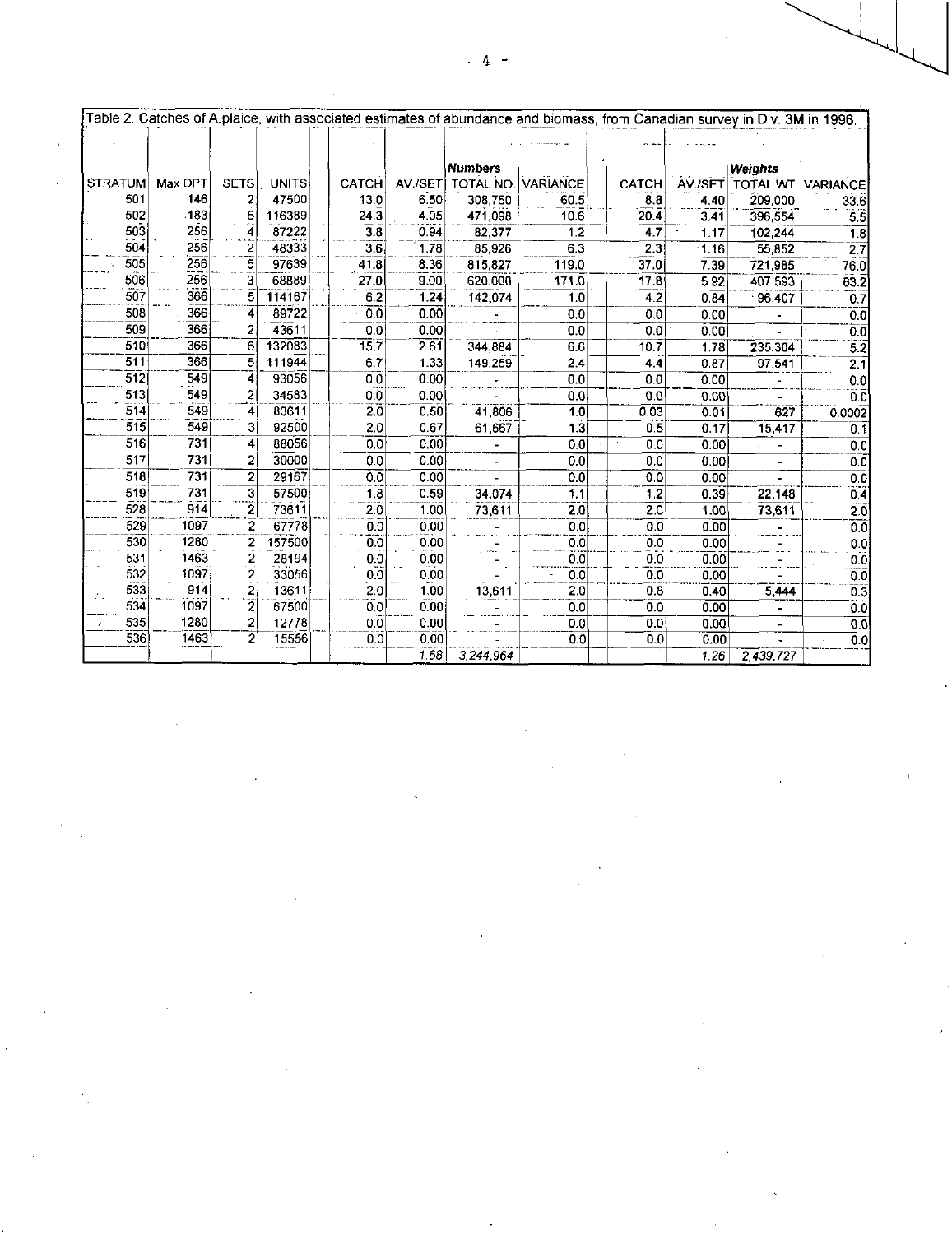|                |         |                         |              |               |         |                |                 |              |      |                            | Table 3. Catches of witch flounder, with associated estimates of abundance and biomass, from Canadian survey in Div. 3M in 1996. |  |
|----------------|---------|-------------------------|--------------|---------------|---------|----------------|-----------------|--------------|------|----------------------------|----------------------------------------------------------------------------------------------------------------------------------|--|
|                |         |                         |              |               |         |                |                 |              |      |                            |                                                                                                                                  |  |
|                |         |                         |              |               |         |                |                 |              |      |                            |                                                                                                                                  |  |
|                |         |                         |              |               |         | <b>Numbers</b> |                 |              |      | Weights                    |                                                                                                                                  |  |
| <b>STRATUM</b> | Max DPT | <b>SETS</b>             | <b>UNITS</b> | <b>CATCH!</b> | AV./SET | TOTAL NO.      | <b>VARIANCE</b> | <b>CATCH</b> |      | AV /SET TOTAL WT. VARIANCE |                                                                                                                                  |  |
| 501            | 146     |                         | 47500        | 3.0           | 1.50    | 71,250         | 0.50            | 1.5          | 0.8  | 35.625                     | 0.32                                                                                                                             |  |
| 502            | 183     | 6                       | 116389       | 20.7          | 3.45    | 401,819        | 3.23            | 13.3         | 2.2  | 257,580                    | 2.65                                                                                                                             |  |
| 503            | 256     | 4                       | 87222        | 8.2           | 2.06    | 179.290        | 2.28            | 8.5          | 2.1  | 184,378                    | 3.59                                                                                                                             |  |
| 504            | 256     | 2                       | 48333        | 0.9           | 0.44    | 21,481         | 0.40            | 0.4          | 0.2  | 10.741                     | 0.10                                                                                                                             |  |
| 505            | 256     | 51                      | 97639        | 7.7           | 1.53    | 149,713        | 1.09            | 3.7          | 0.7  | 72.209                     | 0.54                                                                                                                             |  |
| 506            | 256     | 3                       | 68889        | 8.9           | 2.96    | 204.115        | 7.23            | 3.5          | 1.2  | 81 161                     | 1.32                                                                                                                             |  |
| 507            | 366     | 5                       | 114167       | 2.7           | 0.53    | 60,889         | 0.63            | 1.3          | 0.3  | 29 430                     | 0.30                                                                                                                             |  |
| 508            | 366     | 4                       | 89722        | 0.0           | 0.00    |                | 0.00            | 0.0          | 0.0  |                            | 0.00                                                                                                                             |  |
| 509            | 366     | 2                       | 43611        | 1.0           | 0.50    | 21,806         | 0.50            | 0.02         | 0.01 | 436                        | 0.0002                                                                                                                           |  |
| 510            | 366     | 6                       | 132083       | 7.7           | 1.28    | 168,773        | 1.03            | 4.8          | 0.8  | 106 083                    | 0.53                                                                                                                             |  |
| 511            | 366     | 5                       | 111944       | 5.6           | 1.11    | 124,383        | 0.64            | 3.9          | 0.8  | 86,545                     | 0.23                                                                                                                             |  |
| 512            | 549     | 4                       | 93056        | 0.01          | 0.00    |                | 0.00            | 0.0          | 0.0  |                            | 0.00                                                                                                                             |  |
| 513            | 549     | 2                       | 34583        | 0.0           | 0.00    | $\blacksquare$ | 0.00            | 0.0          | 0.0  | $\blacksquare$             | 0.00                                                                                                                             |  |
| 514            | 549     | 4                       | 83611        | 0.0           | 0.00    |                | 0.00            | 0.0          | 0.0  |                            | 0.00                                                                                                                             |  |
| 515            | 549     | 31                      | 92500        | 2.0           | 0.67    | 61,667         | 0.33            | 1.1          | 0.4  | 33,608                     | 0.10                                                                                                                             |  |
| 516            | 731     | 4                       | 88056        | 0,0           | 0.00    |                | 0.00            | 0.0          | 0.0  |                            | 0.00                                                                                                                             |  |
| 517            | 731     | $\overline{\mathbf{2}}$ | 30000        | 0,0           | 0.00    |                | 0.00            | 0.0          | 0.0  |                            | 0.00                                                                                                                             |  |
| 518            | 731     | 2                       | 29167        | 0.0           | 0.00    |                | 0.00            | 0.0          | 0.0  |                            | 0.00                                                                                                                             |  |
| 519            | 731     | 3                       | 57500        | 2.8           | 0.93    | 53,241         | 0.01            | 1.2          | 0.4  | 22,787                     | 0.07                                                                                                                             |  |
| 528            | 914     | $\overline{2}$          | 73611        | 0.0           | 0.00    |                | 0.00            | 0.0          | 0.0  |                            | 0.00                                                                                                                             |  |
| 529            | 1097    | $\overline{2}$          | 67778        | 2.0           | 1.00    | 67,778         | 2.00            | 0.5          | 0.3  | 16 944                     | 0.13                                                                                                                             |  |
| 530            | 1280    | 2                       | 157500       | 0.0           | 0.00    |                | 0.00            | 0.0          | 0.0  |                            | 0.00                                                                                                                             |  |

ς

 $13,611$ 

67,500

.

 $\frac{1}{1,667,315}$ 

 $\overline{0.00}$ 

 $0.00$ 

 $2.00$ 

 $2.00$ 

 $0.00$ 

 $0.00$ 

÷

 $\overline{0.0}$ 

 $\overline{0.0}$ 

 $0.4$ 

 $0.4$ 

 $\overline{0.0}$ 

 $\overline{0.0}$ 

 $\overline{0.50}$ 

 $\overline{0.0}$ 

 $0,0$ 

 $\overline{0.8}$ 

 $0.7$ 

 $0.0$ 

 $\overline{0.0}$ 

Ξ

Τ

 $5,104$ 

23,625

 $\bullet$ 

 $\overline{\phantom{a}}$ 

 $966, 257$ 

 $531$ 

 $532$ 

533

 $534$ 

 $\overline{535}$ 

536

1463

1097

 $914$ 

1097

 $1280$ 

 $1463$ 

 $\frac{2}{2}$ 

 $\overline{2}$ 

 $\frac{2}{2}$ 

 $28194$ 

33056

13611

67500

 $12778$ 

15556

 $\overline{0.0}$ 

 $\lceil \tilde{0} . \overline{0} \rceil$ 

 $\begin{bmatrix} 2.0 \\ 2.0 \\ 2.0 \end{bmatrix}$ 

 $\vert 0.0 \vert$ 

 $|0,0|$ 

 $0.00$ 

 $0.00$ 

 $|1,00|$ 

 $1,00$ 

 $0.00$ 

 $0.00$ 

 $0.86$ 

 $\overline{0.00}$ 

 $\overline{0.00}$ 

 $0.28$ 

 $0.25$ 

 $0.00$ 

 $0.00$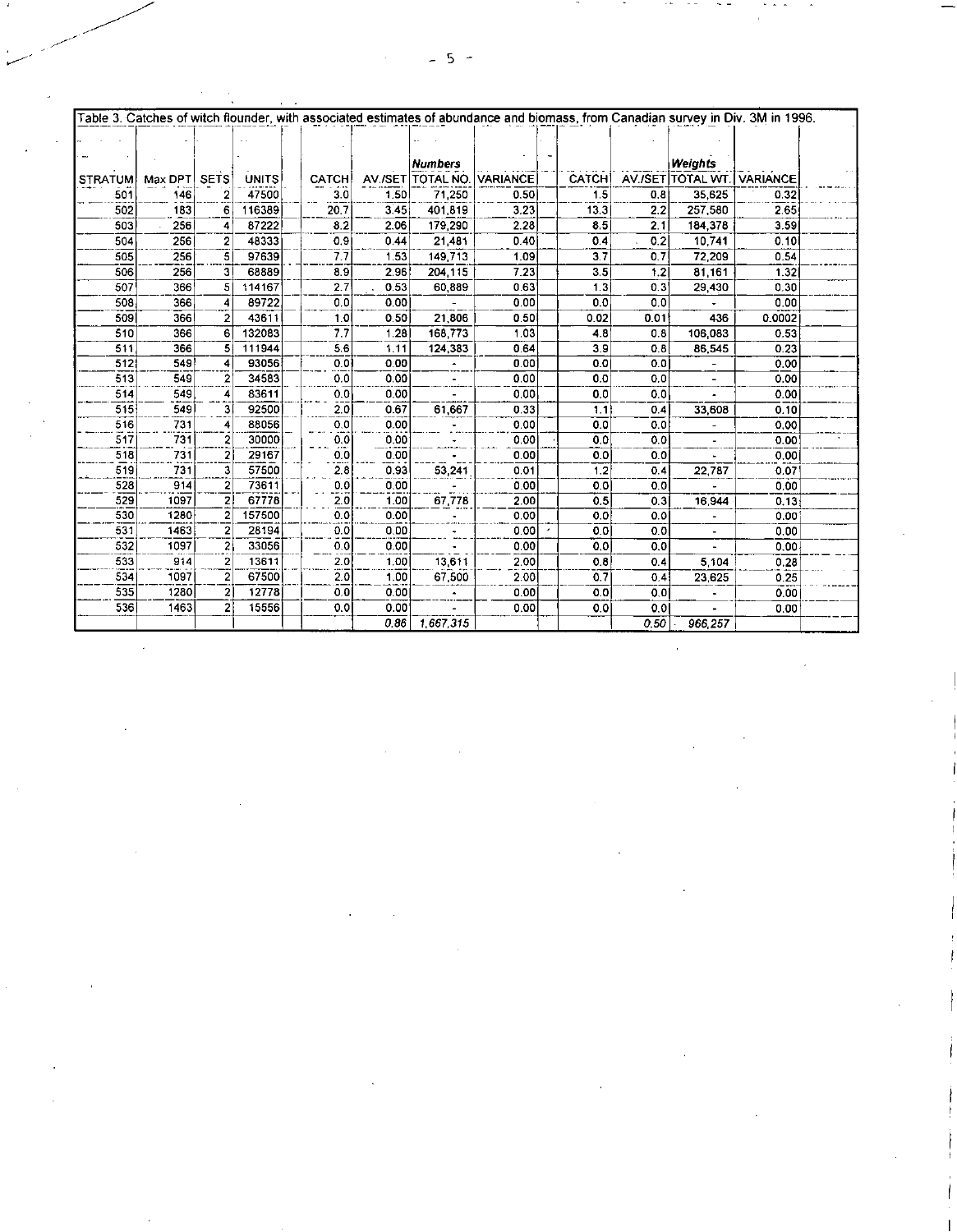|                       | Table 4. Catches of beaked redfish, with associated estimates of abundance and biomass, from Canadian survey in Div. 3M in 1996. |                     |              |  |                |               |                                             |           |  |              |         |                           |                   |  |
|-----------------------|----------------------------------------------------------------------------------------------------------------------------------|---------------------|--------------|--|----------------|---------------|---------------------------------------------|-----------|--|--------------|---------|---------------------------|-------------------|--|
|                       |                                                                                                                                  |                     |              |  |                |               |                                             |           |  |              |         |                           |                   |  |
|                       |                                                                                                                                  |                     |              |  |                |               |                                             |           |  |              |         |                           |                   |  |
|                       |                                                                                                                                  |                     |              |  |                |               |                                             |           |  |              |         |                           |                   |  |
| STRATUM Max DPTI SETS |                                                                                                                                  |                     | <b>UNITS</b> |  |                | CATCH AV /SET | <b>Numbers</b><br><b>TOTAL NO. VARIANCE</b> |           |  |              |         | Weights                   |                   |  |
| 1.01                  | 146.                                                                                                                             |                     | 47500        |  | 0 <sup>0</sup> | 0.0           |                                             |           |  | <b>CATCH</b> | AV /SET | <b>TOTAL WT. VARIANCE</b> |                   |  |
| 502                   | 183                                                                                                                              |                     | 116389       |  |                |               |                                             |           |  | 0.0          | 0.0     |                           | 00                |  |
| 503                   | 256                                                                                                                              |                     |              |  | 28.6           | 4.8           | 554 233                                     | 136       |  | 2.2          | 0.4     | 43,230                    | 0.8               |  |
|                       |                                                                                                                                  |                     | 87222        |  | 71.7           | 17.9          | 1.562.731                                   | 106       |  | 3.7          | 0.9     | 81.044                    | 00                |  |
| 504                   | 256                                                                                                                              | 2                   | 48333        |  | 35.6           | 17.8          | 859 259                                     | 632       |  | 7.0          | 3.5     | 168,630                   | 24.3              |  |
| 505                   | 256                                                                                                                              | 5                   | 97639        |  | 177.4          | 35.5          | 3,465.096                                   | 633       |  | 9.3          | 1.9     | 181,717                   | 1.1               |  |
| 506                   | 256                                                                                                                              | 3                   | 68889        |  | 808.9          | 269.6         | 18,574,486                                  | 32.293    |  | 54.8         | 18.3    | 1,258,881                 | 261.3             |  |
| 507                   | 366                                                                                                                              | 5                   | 114167       |  | 654.2          | 130.8         | 14,938,074                                  | 5.172     |  | 39.2         | 7.8     | 895,067                   | 20.2              |  |
| 508                   | 366                                                                                                                              |                     | 89722        |  | 828.8          | 207.2         | 18,589.946                                  | 15,748    |  | 23.8         | 5.9     | 533,349                   | 25.5              |  |
| 509                   | 366                                                                                                                              | 2                   | 43611        |  | 4157.0         | 2078.5        | 90,645.694                                  | 5,797,013 |  | 608.8        | 304.4   | 13,274,786                | 154390.1          |  |
| 510                   | 366                                                                                                                              | 6                   | 132083       |  | 5925.1         | 987.5         | 130.434 738                                 | 2,353,414 |  | 983.1        | 163.8   | 21,640,656                | 1073044           |  |
| 511                   | 366                                                                                                                              | 5                   | 111944       |  | 8378.6         | 1675.7        | 187,586 549                                 | 8,393,864 |  | 1342.3       | 268.5   | 30,053,153                | 3142784           |  |
| 512                   | 549                                                                                                                              |                     | 93056        |  | 1711.1         | 427.8         | 39,807,099                                  | 42 901    |  | 402.3        | 100.6   | 9,359,838                 | 963.3             |  |
| 513                   | 549                                                                                                                              | 2                   | 34583        |  | 355.0          | 177.5         | 6,138,542                                   | 4 9 0 1   |  | 138.8        | 69.4    | 2,399,411                 | 2631.0            |  |
| 514                   | 549                                                                                                                              |                     | 83611        |  | 7549.4         | 1887.3        | 157,802 502                                 | 7,185,513 |  | 971.8        | 242.9   | 20,312,994                | 110757.9          |  |
| 515                   | 549                                                                                                                              | 31                  | 92500        |  | 1454.0         | 484.7         | 44,831,667                                  | 15.865    |  | 273.3        | 91.1    | 8,426,750                 | 1387.6            |  |
| 516                   | 731                                                                                                                              | $\vert$             | 88056        |  | 143.2          | 35.8          | 3,152,389                                   | 1.333     |  | 48.8         | 12.2    | 1,074,058                 | 241.0             |  |
| 517                   | 731                                                                                                                              | 2                   | 30000        |  | 36.8           | 18.4          | 552.000                                     | 155       |  | 16.0         | 8.0     | 240,000                   | 10.0              |  |
| 518                   | 731                                                                                                                              | 2                   | 29167        |  | 129.9          | 64.9          | 1,893.771                                   | 6.893     |  | 31.0         | 15.5    | 451,524                   | 402.8             |  |
| 519                   | 731                                                                                                                              | 3                   | 57500        |  | 351.9          | 117.3         | 6,744.537                                   | 2.316     |  | 112.0        | 37.3    | 2,146,667                 | 112.4             |  |
| 528                   | 914                                                                                                                              | $\overline{2}$      | 73611        |  | 7.0            | 3.5           | 257 639                                     | 5         |  | 1.2          | 0.6     | 44,903                    | 0.3               |  |
| 529                   | 1097                                                                                                                             |                     | 67778        |  | 0.0            | 0.0           |                                             | 0         |  | 0.0          | 0,0     |                           | 0 <sub>0</sub>    |  |
| 530                   | 1280                                                                                                                             |                     | 157500       |  | 0.0            | 0.0           |                                             | 0         |  | 0.0          | 0,0     |                           | $\overline{0}0$   |  |
| 531                   | 1463                                                                                                                             | $\overline{a}$      | 28194        |  | 0.0            | 0.0           |                                             | o         |  | 0.0          | 0.0     |                           | 0 <sub>0</sub>    |  |
| 532                   | 1097                                                                                                                             | 2                   | 33056        |  | 0.0            | 0.0           |                                             | 0         |  | 0.0          | 0,0     |                           | 00                |  |
| 533                   | 914                                                                                                                              | 2                   | 13611        |  | 61.6           | 30.8          | 419 222                                     | 899       |  | 13.3         | 6.7     | 90,582                    | $\overline{27.3}$ |  |
| 534                   | 1097                                                                                                                             | $\ddot{\mathbf{2}}$ | 67500        |  | 1.0            | 0.5           | 33,750                                      |           |  | 0,1          | 0,1     | 4,725                     | 0.01              |  |
| 535                   | 1280                                                                                                                             |                     | 12778        |  | 0.0            | 0.0           |                                             | 0         |  | 0.0          | 0.0     |                           | 0.0               |  |
| 536                   | 1463                                                                                                                             | 2                   | 15556        |  | 0.9            | 0,4           | 6.914                                       | O         |  | 0.8          | 0.4     | 5,877                     | 0.3               |  |
|                       |                                                                                                                                  |                     |              |  |                | 376.56        | 728,850,838                                 |           |  |              | 58.22   | 112.687.840               |                   |  |

 $\sim 10^{-1}$ 

 $\sim 10^{-1}$ 

 $\epsilon$ 

 $\label{eq:2} \frac{1}{2} \int_{\mathbb{R}^3} \frac{1}{\sqrt{2}} \, \frac{1}{\sqrt{2}} \, \frac{1}{\sqrt{2}} \, \frac{1}{\sqrt{2}} \, \frac{1}{\sqrt{2}} \, \frac{1}{\sqrt{2}} \, \frac{1}{\sqrt{2}} \, \frac{1}{\sqrt{2}} \, \frac{1}{\sqrt{2}} \, \frac{1}{\sqrt{2}} \, \frac{1}{\sqrt{2}} \, \frac{1}{\sqrt{2}} \, \frac{1}{\sqrt{2}} \, \frac{1}{\sqrt{2}} \, \frac{1}{\sqrt{2}} \, \frac{1}{\sqrt{2}} \, \frac$ 

 $\mathcal{A}$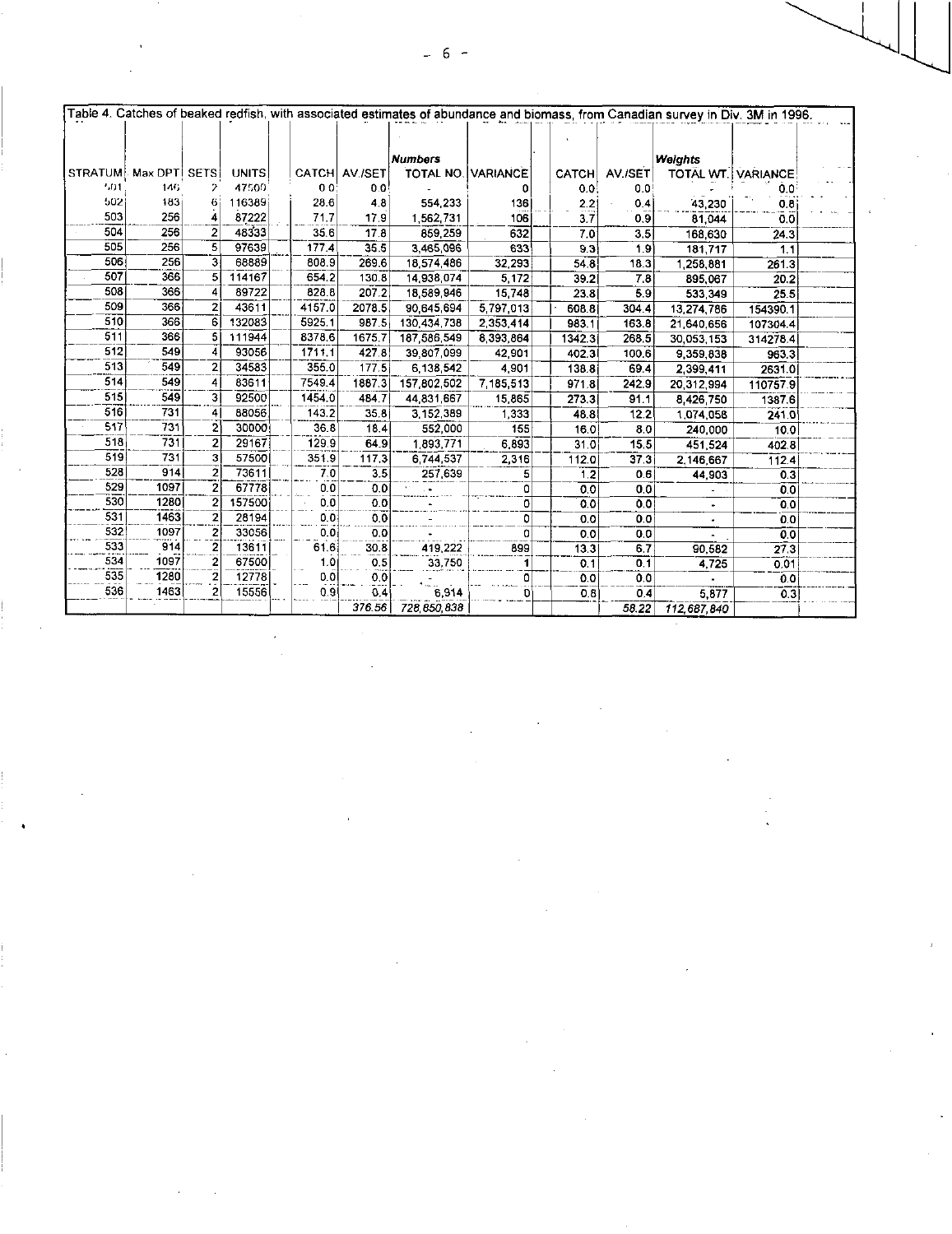|          |        |                             |                    | Table 5. Abundance and biomass estimates, with approx. 95% C.I., for 4 species from the Canadian survey in Div. 3M in 1996. |             |              |  |  |
|----------|--------|-----------------------------|--------------------|-----------------------------------------------------------------------------------------------------------------------------|-------------|--------------|--|--|
|          |        | <b>Abundance (millions)</b> |                    | Biomass ('000 tons)                                                                                                         |             |              |  |  |
|          | ∣Upper | <b>Mean</b>                 | <b>Lower</b>       | Upper:                                                                                                                      | <b>Mean</b> | <b>Lower</b> |  |  |
| lCod     | 19.3   | 12.2                        | 5.0                | 13.7                                                                                                                        | 93          | 5.0          |  |  |
| A.plaice | 5.1    |                             |                    |                                                                                                                             | 24          |              |  |  |
| Witch    |        |                             |                    | 1.3                                                                                                                         | .O          | 0.7          |  |  |
| Redfish  | 1207.7 | 728.9                       | 250.0 <sup>1</sup> | 197.5                                                                                                                       | 112.7       | 27 9         |  |  |



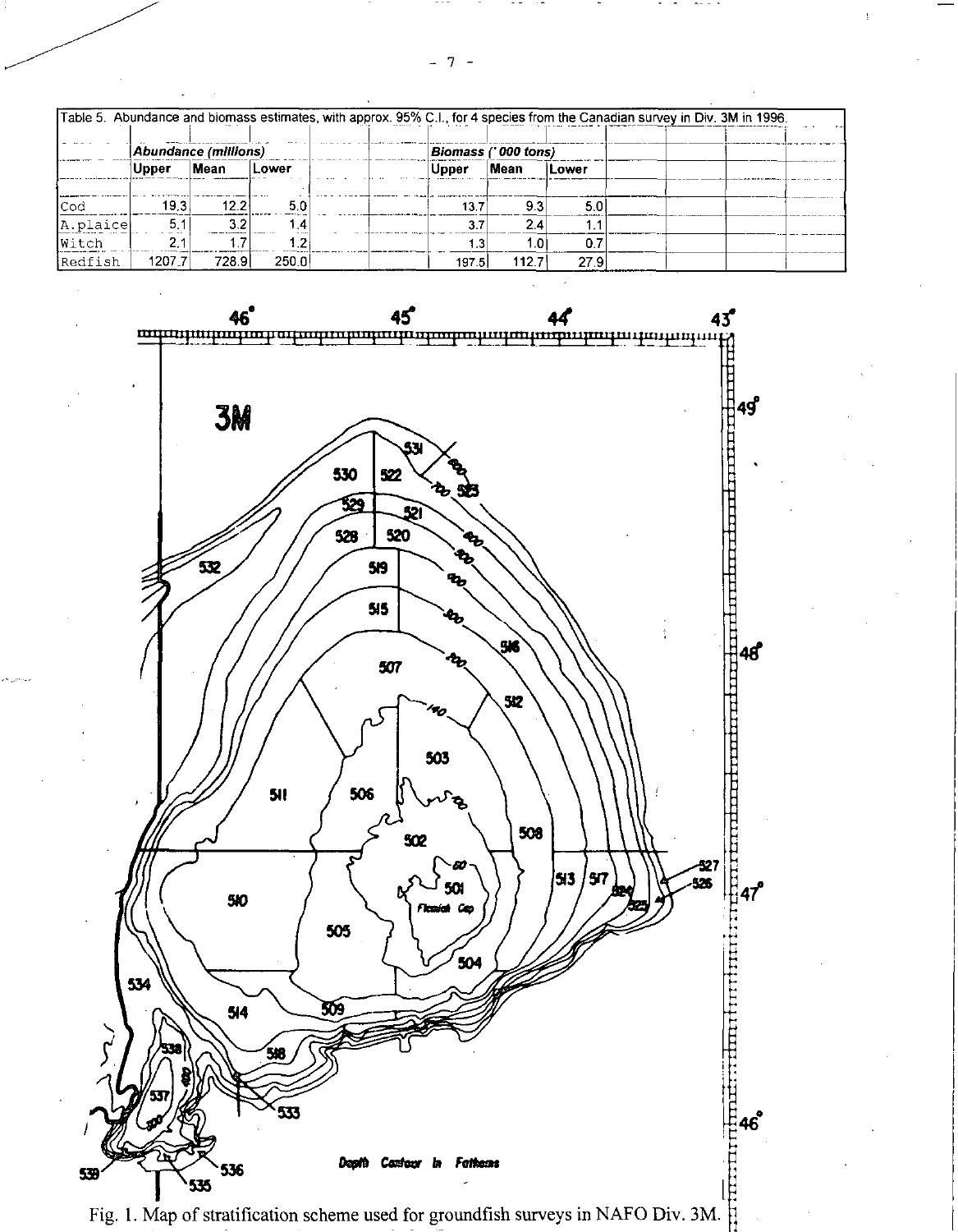

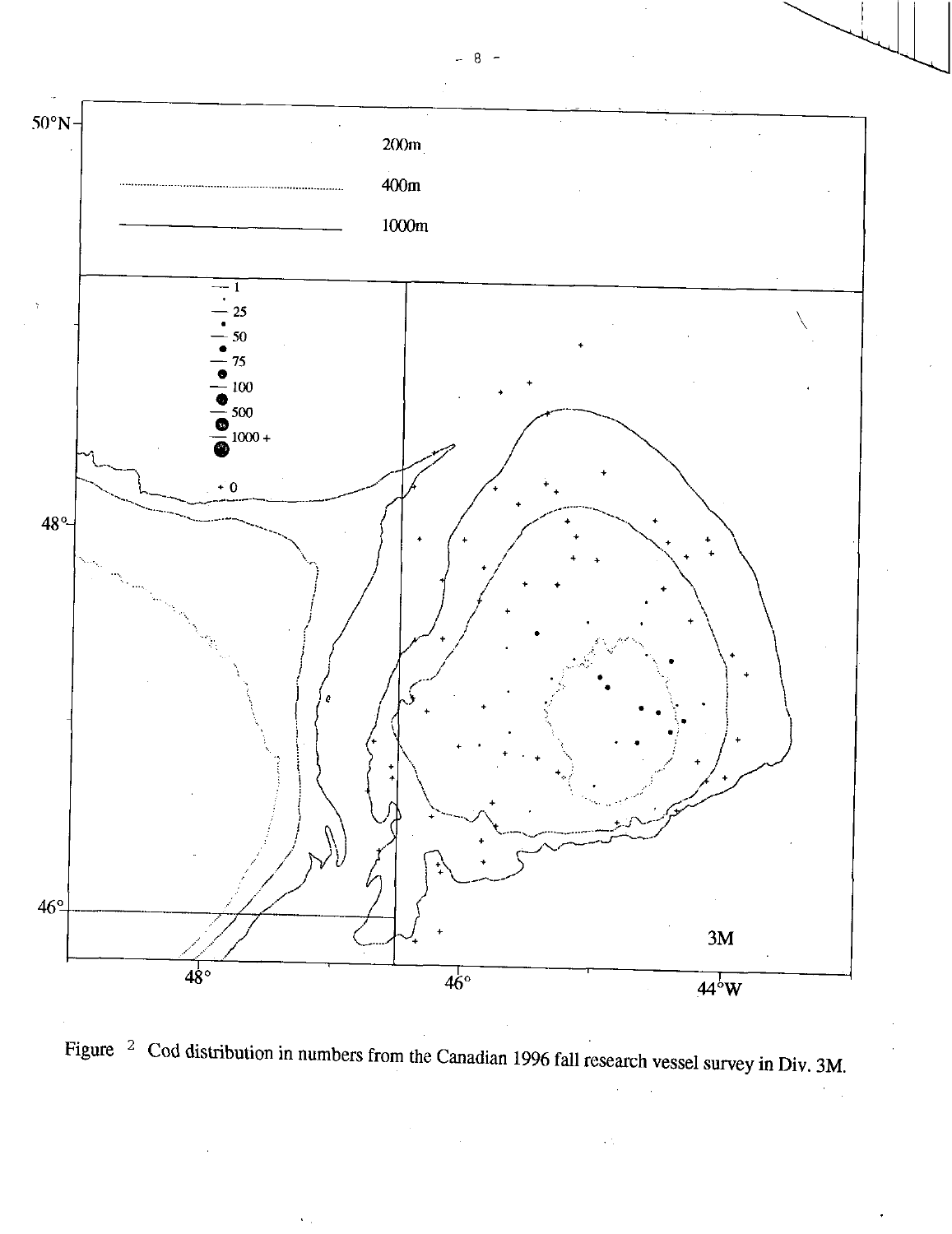

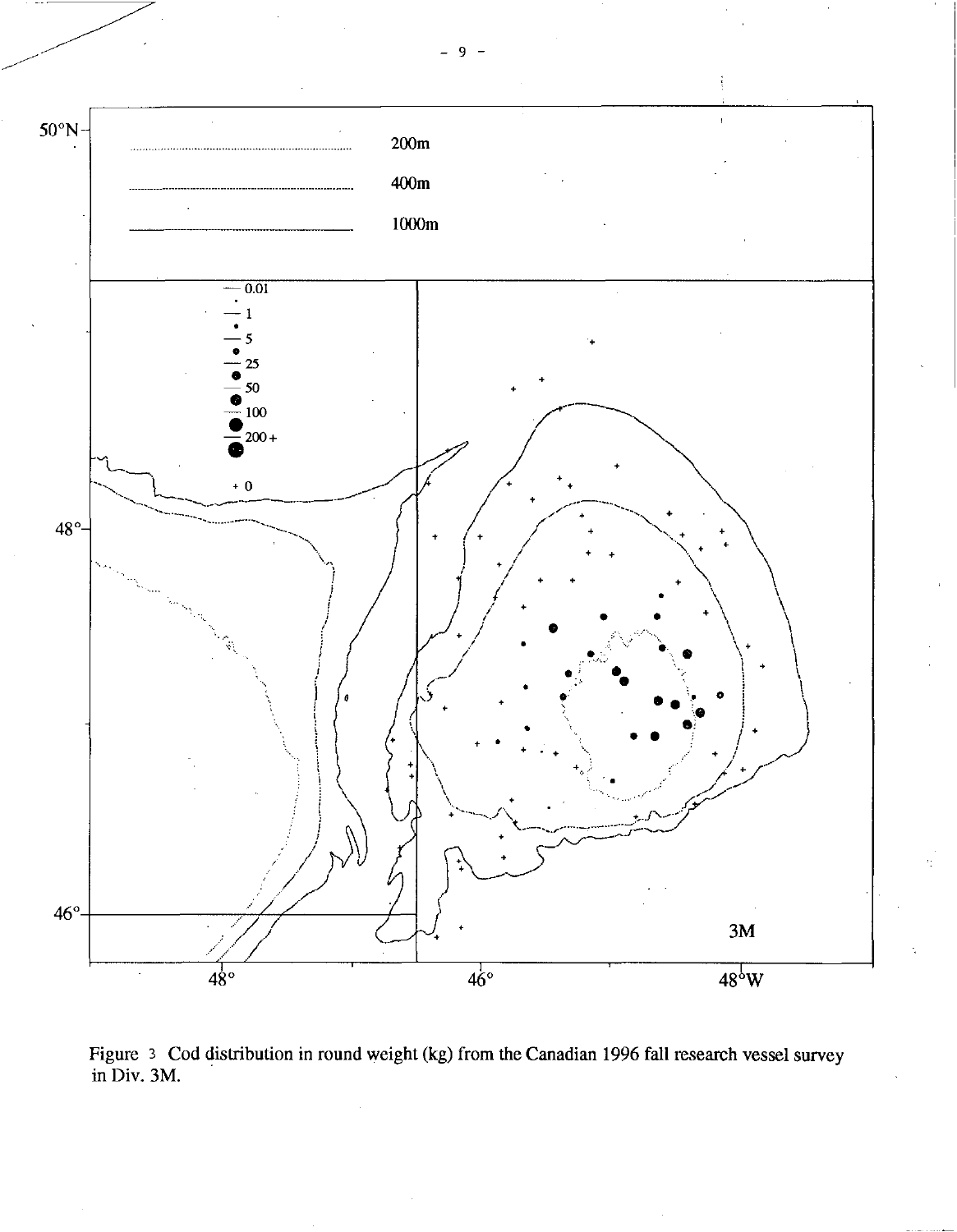

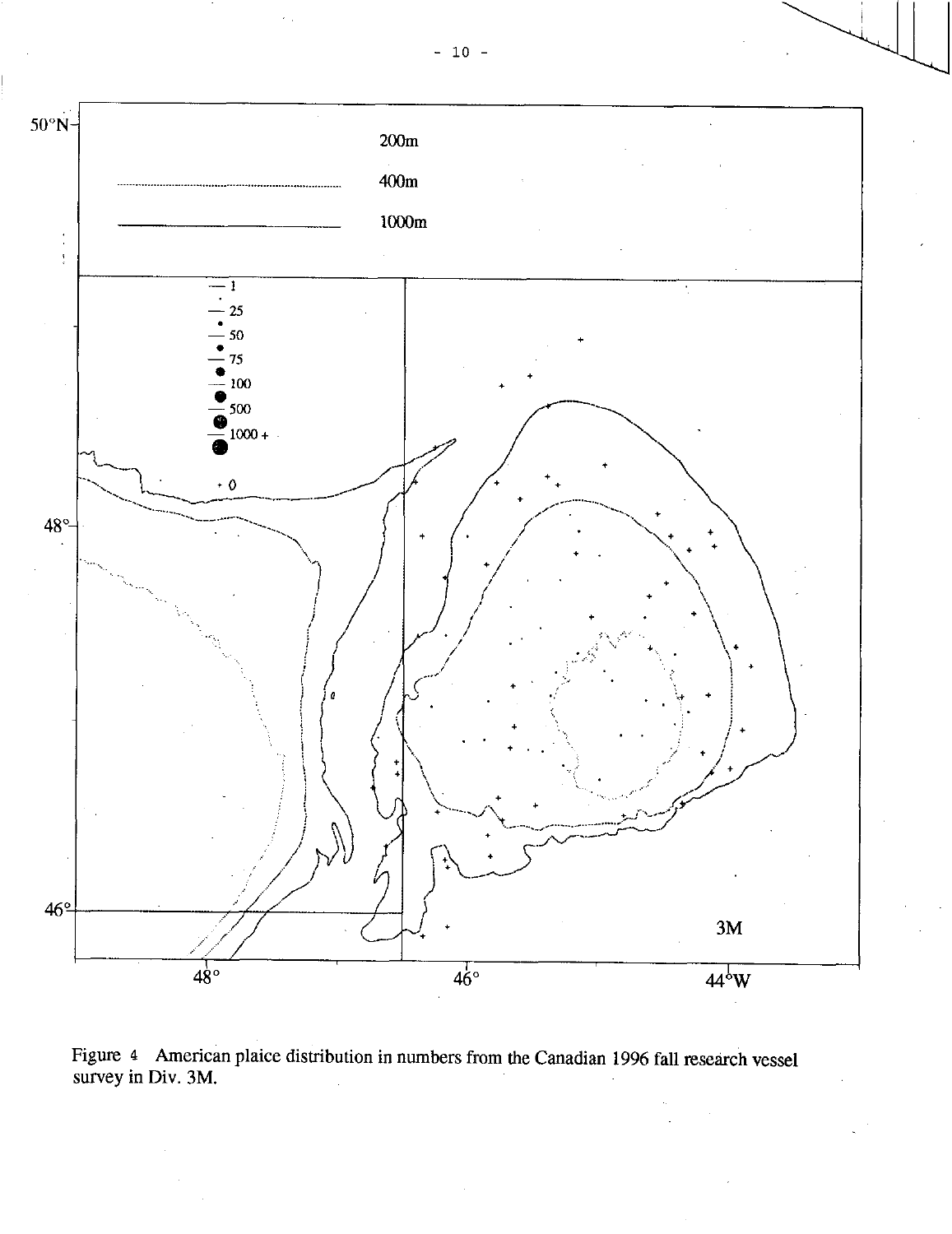



 $-11$  -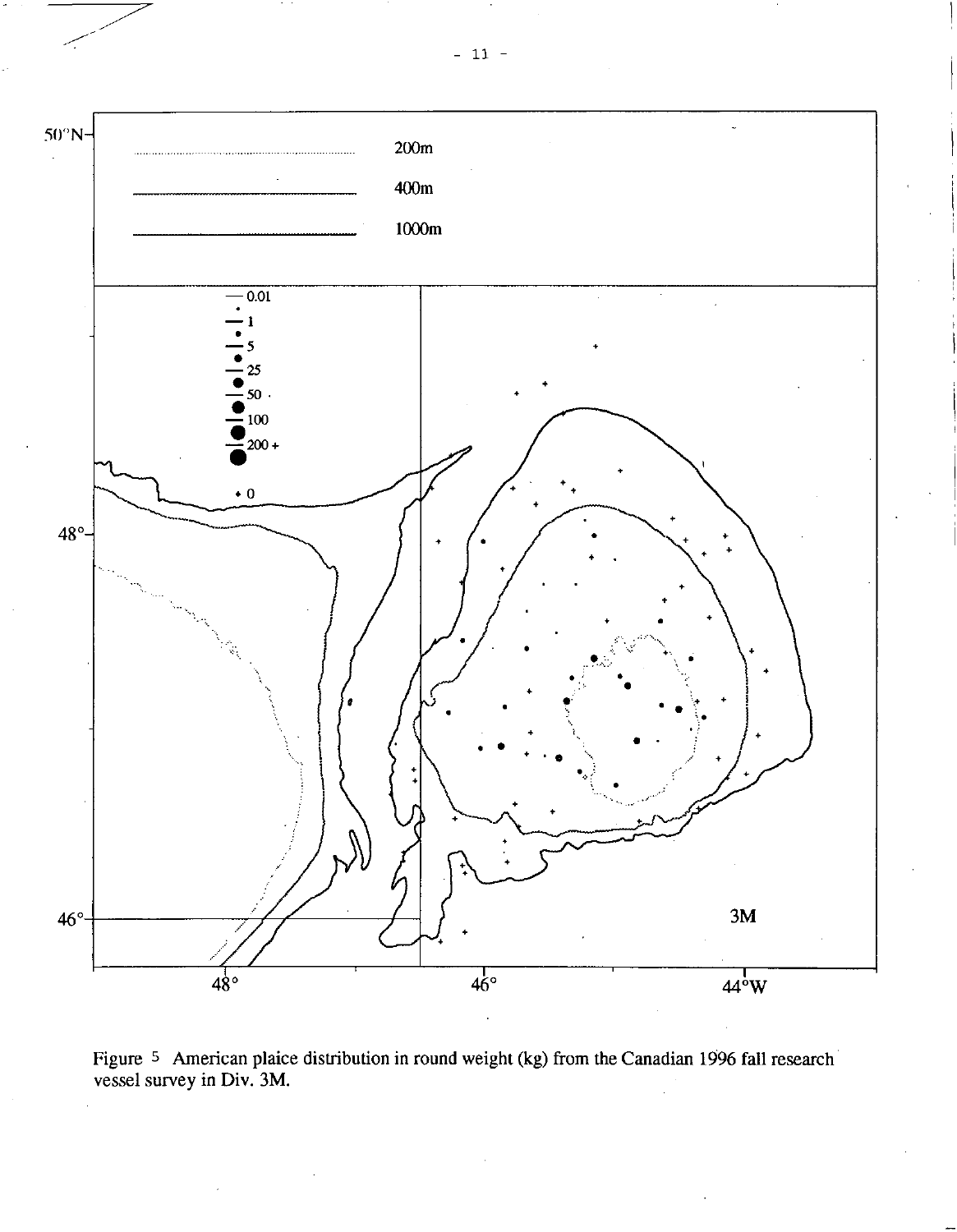

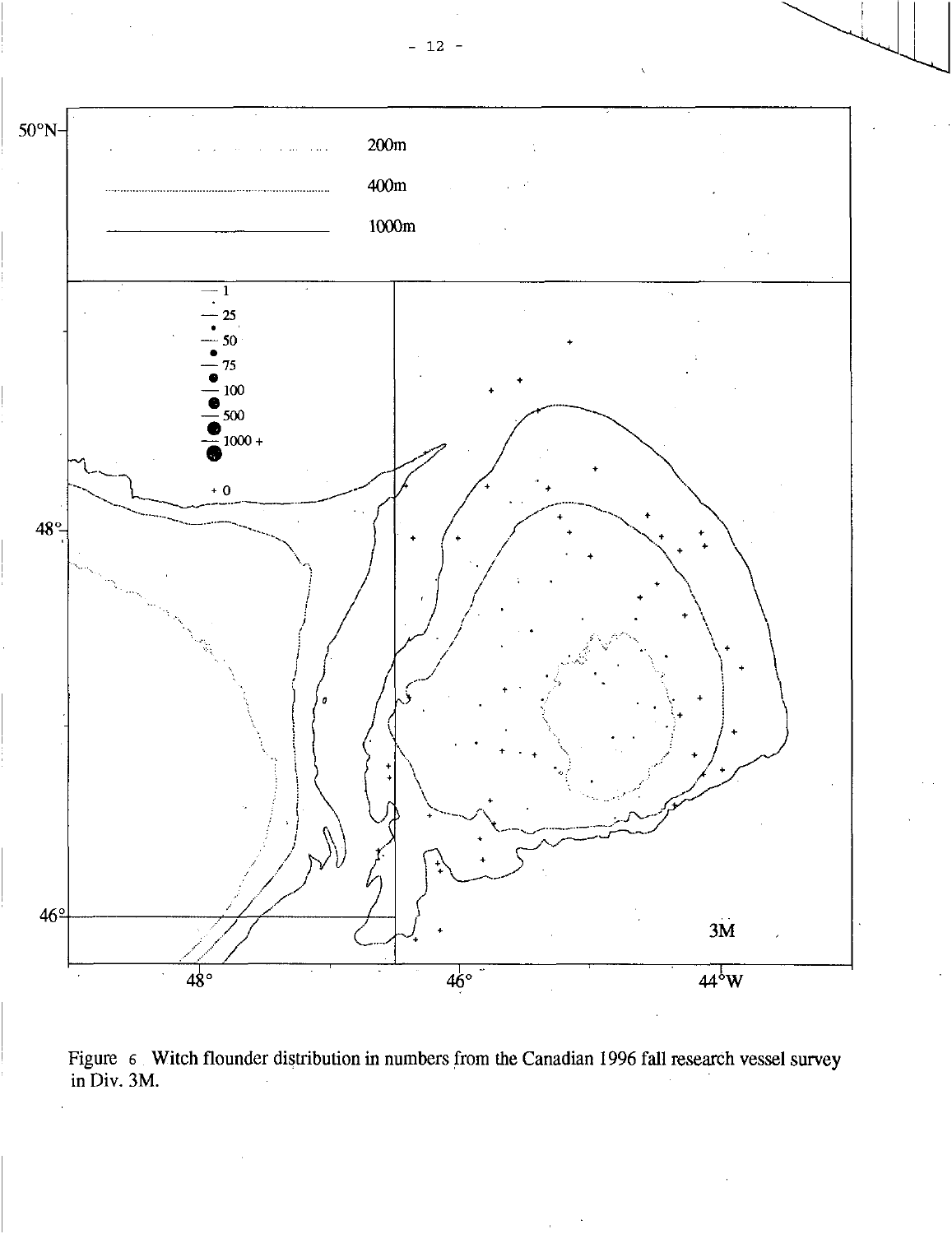

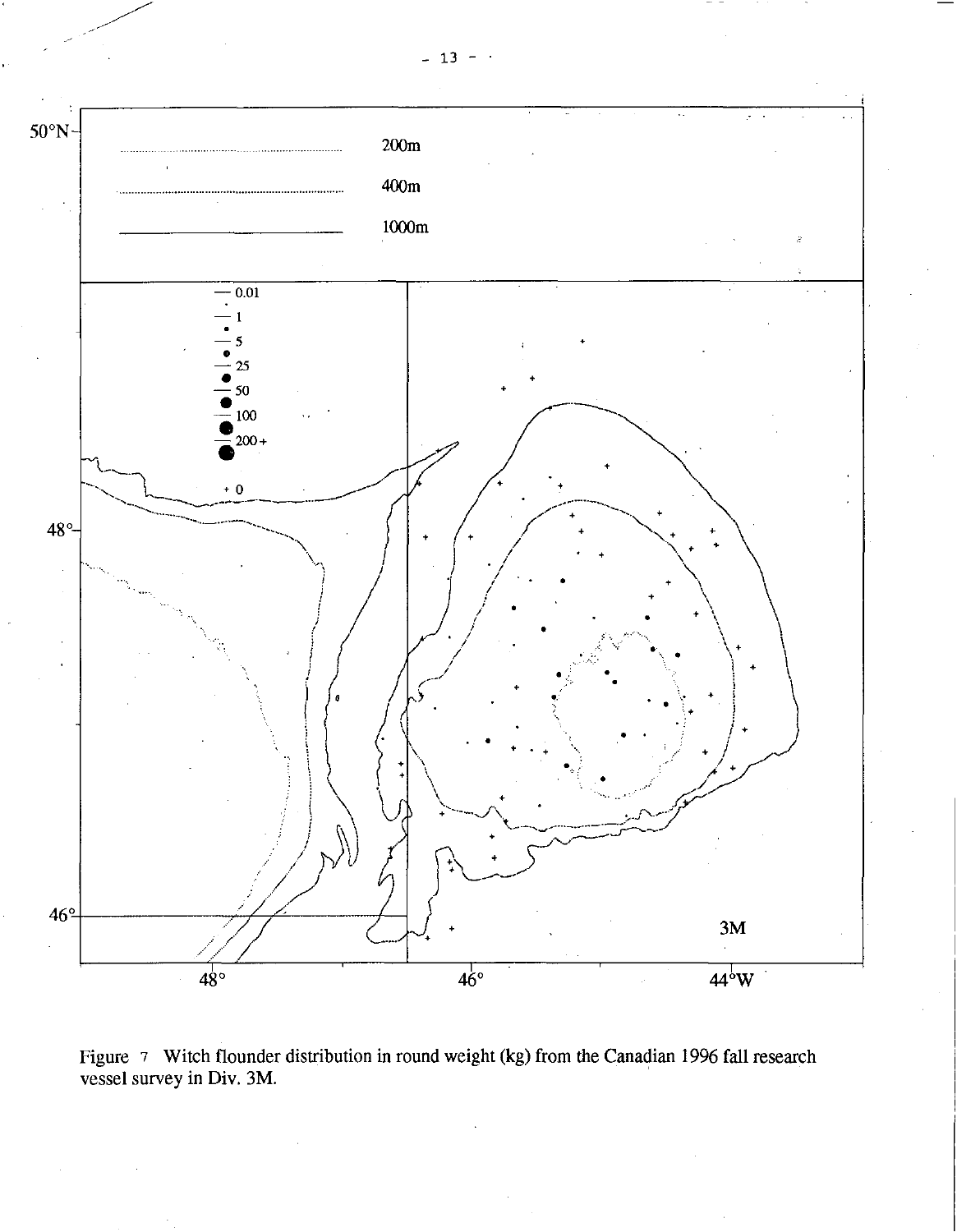



 $-14$  -